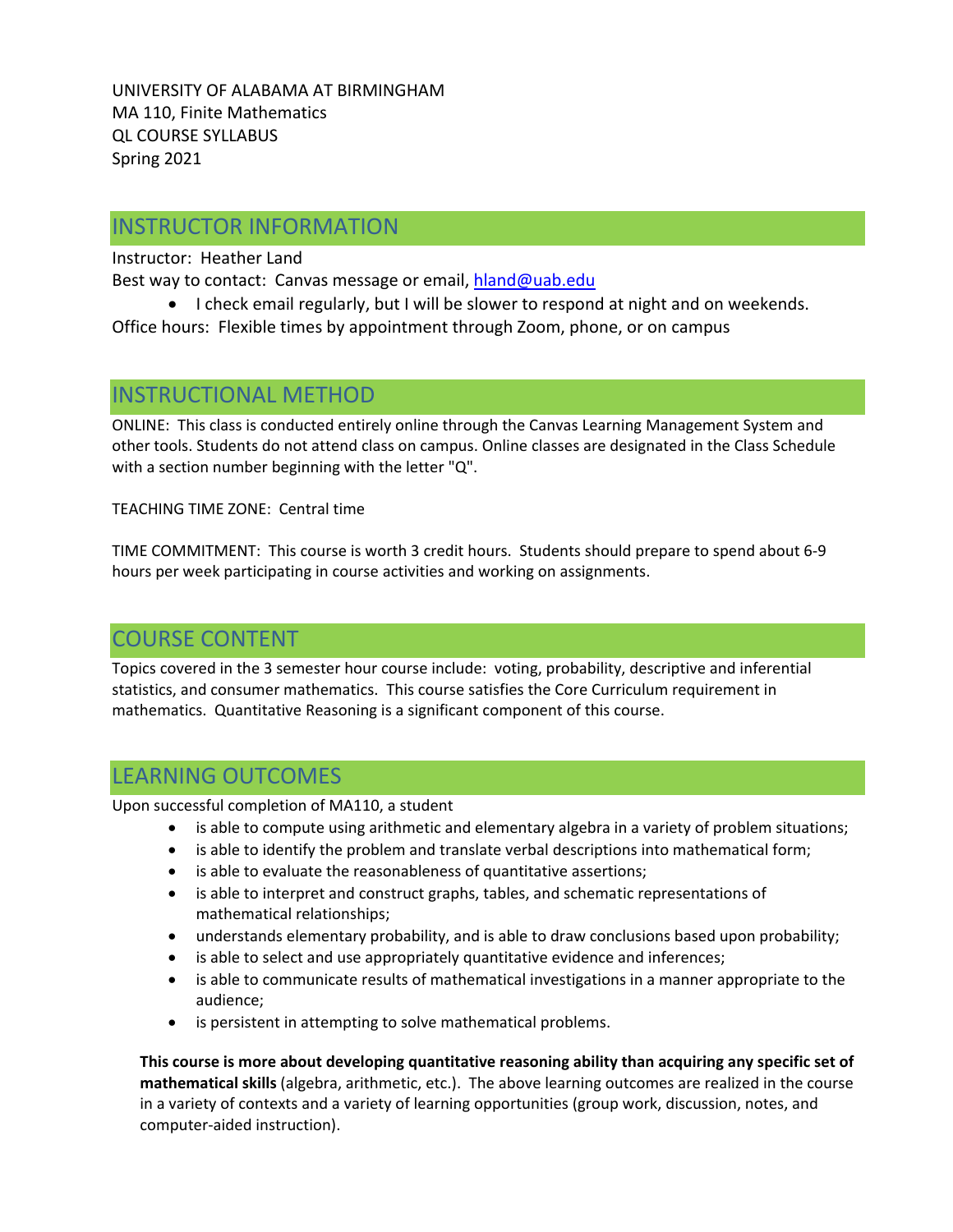NOTE: For Course Syllabi posted prior to the beginning of the term, the Course Instructor reserves the right to make changes prior to or during the term. The Course Instructor will notify students, via email or Canvas Announcement, when changes are made in the requirements and/or grading of the course.

# REQUIRED MATERIALS

## **EQUIPMENT**

All students must have the required equipment for remote testing with ProctorU (webcam and microphone required, reliable high-speed internet required). Students may test their equipment by going to [https://test-it-out.proctoru.com/.](https://test-it-out.proctoru.com/) They must have a **back-up plan** in case of technical issues with their computer and/or internet.

Note that the following *CANNOT* **be used for testing with ProctorU:** Chromebooks, Tablets, Linux operating systems, Virtual machines, Windows 10 in S mode, Surface RT.

**Chrome** is the recommended browser.

Students may only use their **computer operating system calculator** during Tests. No handheld or downloaded calculators allowed. It is the student's responsibility to learn how to use their computer operating system calculator. Note that scientific mode is recommended.

### **KNEWTON ALTA ACCESS**

Students are REQUIRED to purchase an access code from UAB Barnes & Noble or directly from Knewton (within Canvas).

- **How to register for Knewton alta:**
	- o Log in to Canvas.
	- o Work through the Modules in order.
	- $\circ$  When you click on Test Review Center or HW1, it will take you to a pre-created account.
	- o Click Purchase.
		- Select Plan or Enter Code (purchased from UAB Barnes & Noble)
		- *You may also select Courtesy Access (only good for 14 days).*
		- Note that once Courtesy Access expires, you will no longer have access to your HW and Quizzes.
	- o No extensions of deadlines are given for failure to purchase your REQUIRED access to Knewton.

# COURSE STRUCTURE

The course content is set up as Weekly Modules in the UAB Learning Management System (LMS), CANVAS. Students must work through the Modules IN ORDER and COMPLETE ALL ITEMS. In order to do this, they must have reliable access to BlazerNet, Canvas, and Knewton alta. Students must ensure that they meet the system requirements for each, and those of ProctorU for testing.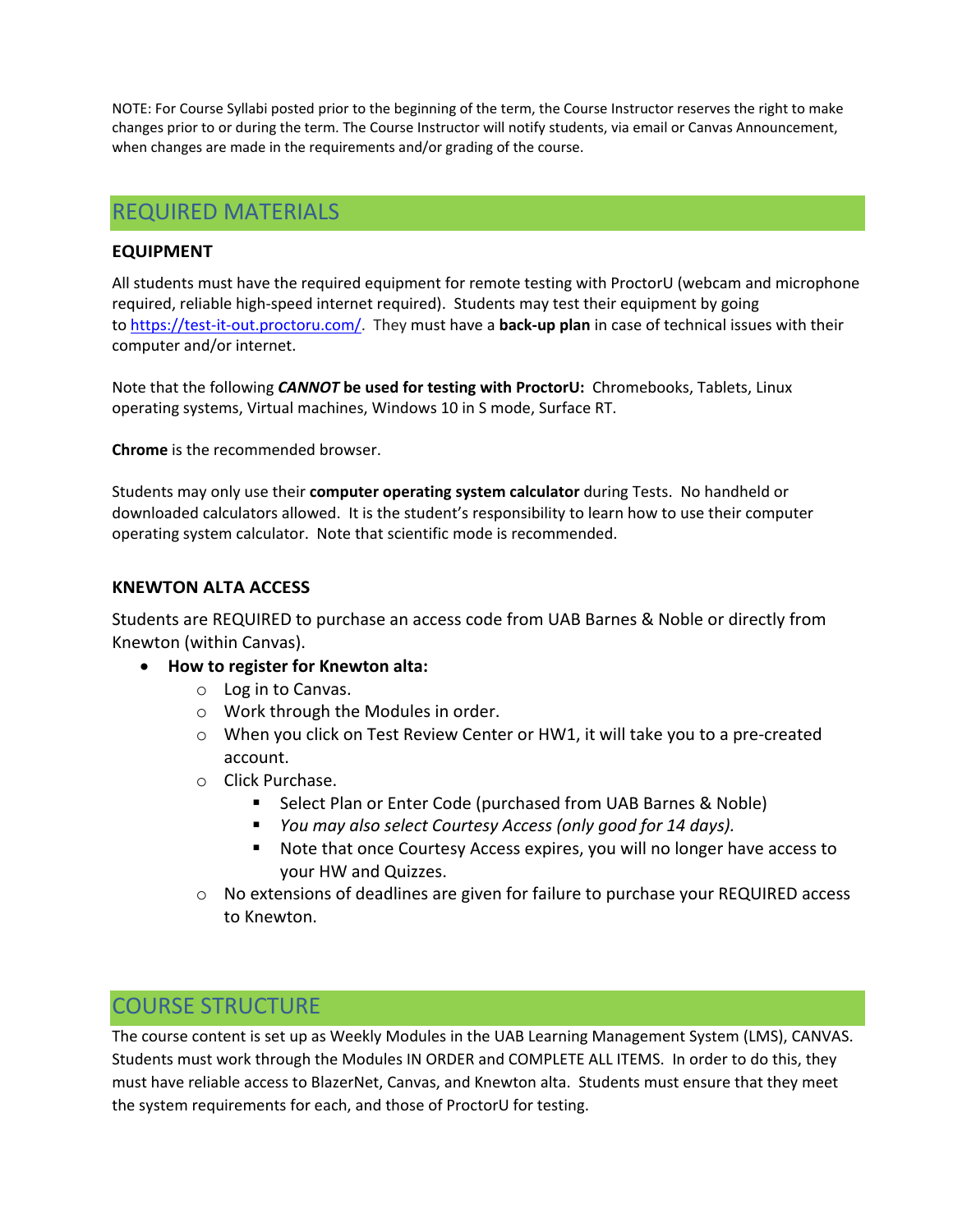## **GRADED ASSIGNMENTS IN CANVAS**

## **TESTS**

ALL Tests are taken with the remote proctoring services of **ProctorU**. You will link to ProctorU through Canvas and create an account if you haven't used it before.

## • **REQUIRED for testing with ProctorU**

- o Appointment made at least 72 hrs in advance
	- Late fees apply if scheduled less than 72 hrs in advance
	- Availability is not guaranteed if you schedule late
- o Photo ID (student ID, driver's license, passport, military ID)
	- **P** Your name in Canvas must match your ID.
	- **Update your name in the ProctorU profile if needed.**
- o Quiet, private room
- o [Check your computer](https://proctoru.com/testitout) with ProctorU **before each test**.

### TEST INFORMATION

- Four tests
- 50 minute time limit
- Worth up to 150 points each
- One attempt allowed
- May review immediately after submission
- Only allowed items:
	- o Computer operating system calculator (NO downloaded or handheld)
	- o One piece of blank scratch paper
	- o All Tests formula sheet pdf opened in another window (not printed)
	- o Excel
- Prepare by going to the **Test Review Center** (available 14 days before the test deadline).

Students who have technical issues with ProctorU should use: Need Help? Chat Now! at the bottom right.

Even though students take their Tests with ProctorU, we reserve the right to require a student to re-take a test with ProctorU if any testing inconsistencies or questions of academic integrity arise during the testing session, or after the review of the recording by the instructor. Students will be responsible for payment of any fees to retake a Test. Academic misconduct undermines the purpose of education and can generally be defined as all acts of dishonesty in an academic or related matter, and it will not be tolerated.

# **DISCUSSIONS**

There are 8 Discussions in Canvas. They give students an opportunity to work together in a group to improve their quantitative reasoning ability and conceptual understanding of mathematical ideas.

- Available on two consecutive days in the Weekly Modules.
	- o Click on the Discussion, then the group shown.
- Must post over BOTH days
	- o Any time the first day.
	- o Before 10pm the second day.
- Post **at least one** specific idea for solving the Problem, but NOT your solution.
	- $\circ$  Do not post your solution to the Problem (this results in a 0 score for the Discussion).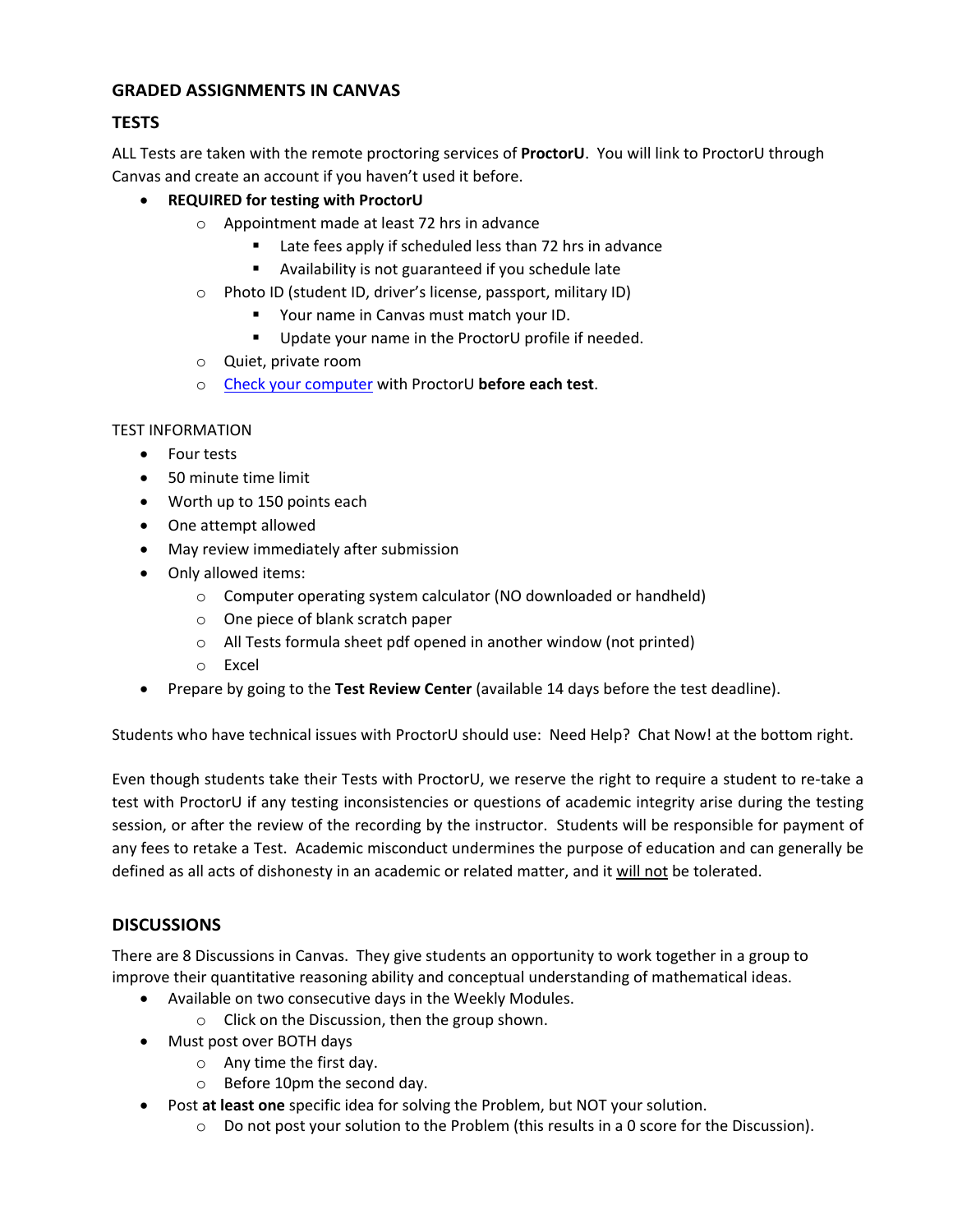- o Posts must be relevant, meaningful, and not repetitive.
- Reply to **at least two** other group members in a meaningful way.
- No credit is given for short, repetitive, or one word posts.
- No credit is given for consecutive posts made within a few minutes of each other.
- Worth up to 10 points each.
- See the rubric for details.
- No late submissions.

#### **PROBLEMS**

There are 8 Problems in Canvas. They give students an opportunity to articulate their conceptual understanding of mathematical ideas and to get feedback from their instructor.

- Available on two consecutive days in the Weekly Modules.
- Due the second day before 11:59pm central time.
	- $\circ$  Do not submit close to the deadline in case you have technical issues.
- Each student submits a unique, *individually written* solution.
	- $\circ$  If two or more students submit identical solutions, all will receive a score of 0.
- All submissions must be made in Canvas in the Problem assignment.
- To submit: Click Submit Assignment (upper right) and select File Upload or Text Entry or Office 365, then click Submit Assignment.
- Verify that the upper right corner shows: *Submission √Submitted!*
- You may submit more than once as needed (all submissions will be saved). o If you submit multiple times, please indicate which one(s) to grade.
- 
- Only files allowed: pdf, doc, docs, jpeg, xls, jpg, png.
- Worth up to 8 points each.
- See the rubric for details.
- No late submissions.

## **READING QUIZZES (RQuiz)**

There are 11 Reading Quizzes in Canvas.They help students prepare for class activities.

- Available in the Weekly Modules.
- Students should read the powerpoint(s) before they take the RQuiz.
- 15 minute time limit.
- Worth up to 4 points each.
- Two attempts allowed.
- Review after the second attempt.
- Highest score attained will count.
- No late submissions.

#### **HOMEWORK (HW)**

There are 11 Homework assignments in Canvas. Students should **work on the HW throughout the week** and in advance of the deadline date. HW gives students an opportunity to master the mathematical concepts.

**Knewton alta access is REQUIRED**, but courtesy access is available for 14 days.

Knewton alta is designed to work the way you learn—by completing HW assignments. All of your course material (including text instruction like what you might find in a book) plus videos, animations and worked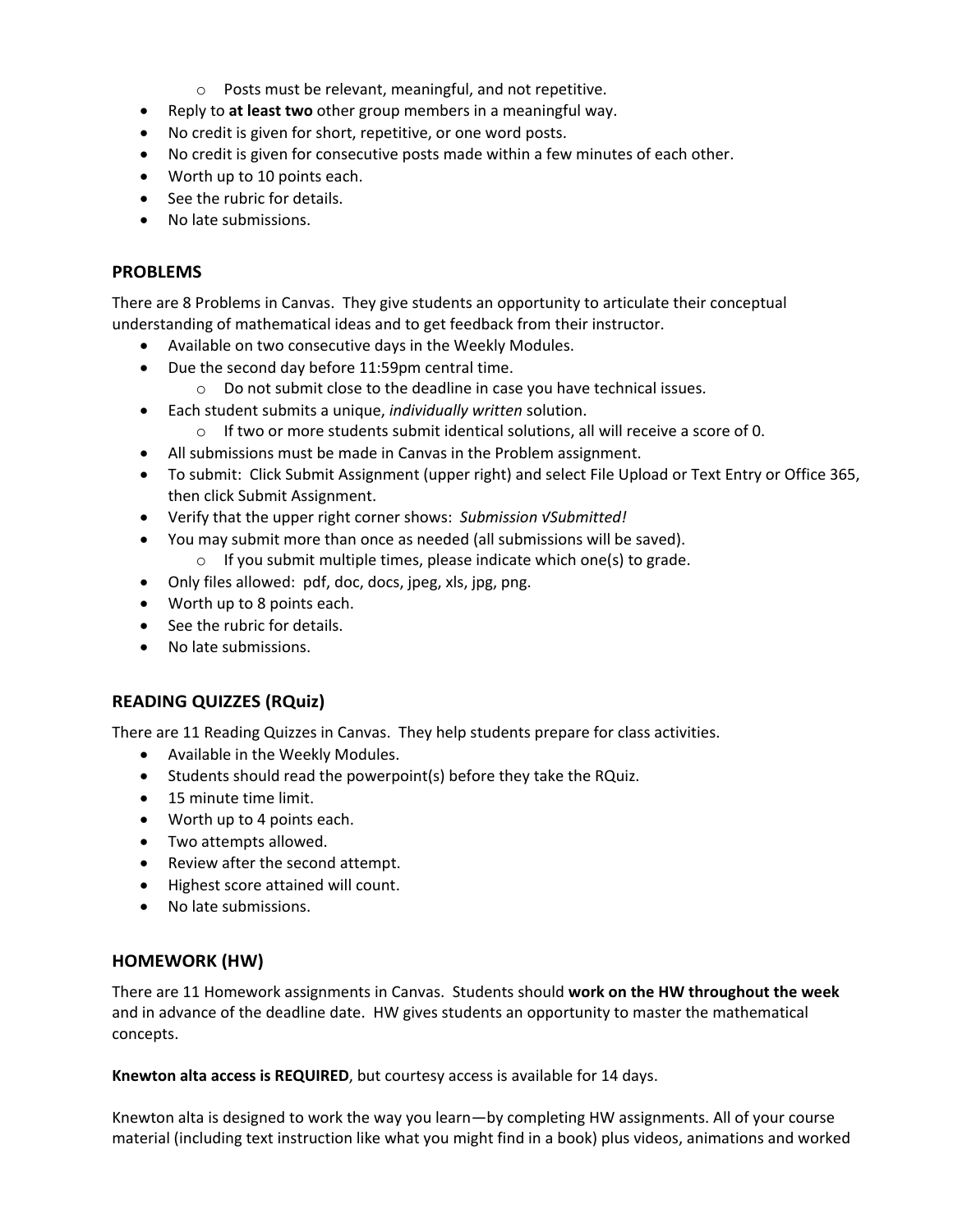examples are presented to you in alta at the moment you need it. Once you begin a HW assignment, alta recognizes pretty quickly what you know or don't know and will adapt the HW assignment dynamically to your specific learning level.

When alta identifies a knowledge gap from your past, it will give you instructional support and a few extra questions until you've shown that you understand the concept and can demonstrate proficiency by completing the assignment. Because alta is adapting to your personal learning, some of you will complete the HW assignment quickly, and some of you may take longer. (You'll see this in your progress bar.)

**Guessing is highly discouraged.** Guessing will only mess with alta's ability to recommend the right content for you and could create a longer assignment experience.

- Available in the Canvas Weekly Modules, but Knewton access is required.
- Students can and should work ahead on HW.
- Always click *View Instruction* before you begin answering questions.
- Click on More Instruction within a question if you are not ready to answer and need help.
- **Do not guess** (makes HW longer).
- Length and time varies.
- Adaptive based on mastery.
- Worth up to 14 points each.
- Late submissions allowed within one week for a 50% penalty on the late work.
- If you are struggling and need help, reach out to the instructor.
	- o The instructor may be able to help online through email or Zoom.

## **QUIZZES**

There are 11 Quizzes in Canvas.

- Available in the Canvas Weekly Modules, but Knewton access is required.
- 15 minute time limit.
- Worth up to 5 points each.
- Two attempts allowed.
- Highest score attained will count.
- May review after the deadline.
- No late submissions allowed.

**Other graded assignments** in Canvas include the UAB Honor Code Statement and the Syllabus Quiz.

# COURSE GRADES

Student grades are based on total points earned out of 1000 points according to the grading scale below.

**To access total points and overall grade**: Go to Canvas and click on **UAB Grade for MA 110,** or go to [https://secure.cas.uab.edu/mll/db/.](https://secure.cas.uab.edu/mll/db/) The instructor will upload Canvas scores to UAB Grade for MA 110 regularly after deadlines.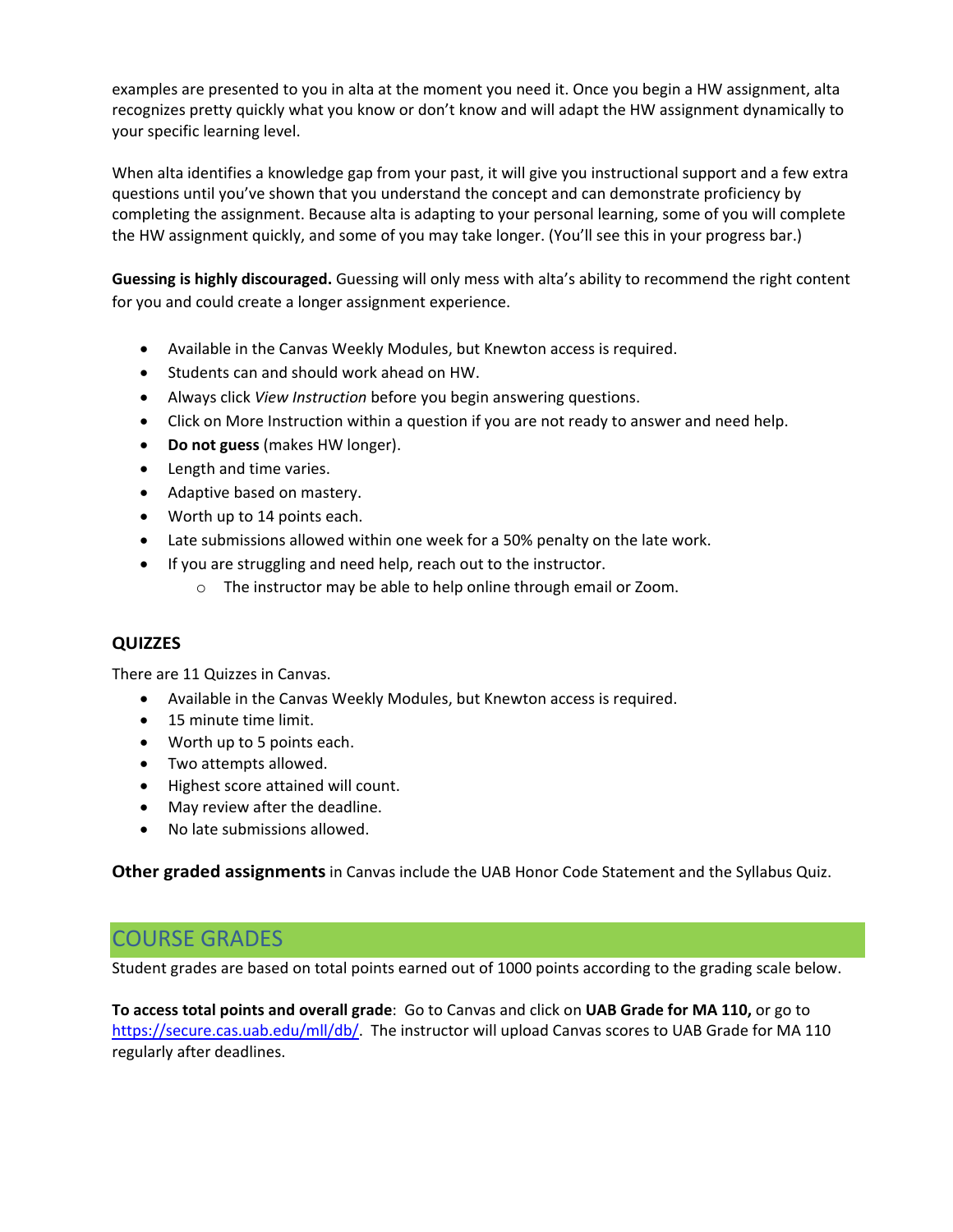| <b>Grade Element</b> | <b>Points</b> | Quantity | <b>Total Points</b> |
|----------------------|---------------|----------|---------------------|
| Honor Code statement | 1             | 1        | 1                   |
| Syllabus Quiz        | $\mathfrak z$ | 1        | 2                   |
| <b>Discussion</b>    | 10            | 8        | 80                  |
| Problem              | 8             | 8        | 64                  |
| <b>RQuizzes</b>      | 4             | 11       | 44                  |
| Homework             | 14            | 11       | 154                 |
| Quizzes              | 5             | 11       | 55                  |
| <b>Tests</b>         | 150           | 4        | 600                 |
| <b>Total points</b>  |               |          | 1000                |
| Bonus                | 10            | 2        | 20                  |

| <b>Points Earned</b> | <b>Course Grade</b> |
|----------------------|---------------------|
| 880-1000             |                     |
| 750-879              | в                   |
| 620-749              |                     |
| 500-619              |                     |
| Below 500            |                     |

**Pass/Fail option**: MA 110 allows students to elect a Pass/Fail option in case there are circumstances and/or challenges students are encountering related to the ongoing pandemic that might make a Pass/Fail option a better option. Students should discuss this option with their advisor before selecting it. If students are not remaining with the default letter grade method for any of their courses, they must select the Pass/Fail grading method for each course individually. This selection is made toward the end of the semester. Once a student selects the option for a Pass/Fail grading method for a particular course, that decision is not reversible regardless of their performance on remaining assignments or final exams.

# COURSE POLICIES

## **ATTENDANCE/PARTICIPATION POLICY**

Participation in all learning activities and completion of all assignments is REQUIRED, and points will be awarded.

Students are expected to

- work on their assignments throughout the week or IN ADVANCE, and NOT to wait until the deadline to begin.
- have a back-up plan in case they have technical issues.

## **EXTENDED ABSENCES**

Attendance is fundamental to course objectives and to the integrity of this course. Courses in the Mathematics Department require a variety of activities that involve interaction with the instructor and/or interaction with other students. Excessive absences and missed assignments seriously jeopardize a student's ability to successfully complete the course. In the event of excessive absences, students should be prepared to officially withdraw from the course. Go to [https://www.uab.edu/students/one](https://www.uab.edu/students/one-stop/classes/add-drop-and-withdrawal-policy)[stop/classes/add-drop-and-withdrawal-policy](https://www.uab.edu/students/one-stop/classes/add-drop-and-withdrawal-policy) to view the UAB Add/Drop and Withdrawal Policy.

## **MAKE-UP WORK POLICY**

In general there is NO makeup for missed assignments; however, HW may be completed late within one week for 50% credit. Students are expected to work throughout the week and IN ADVANCE on their assignments instead of waiting until the deadline day.

If a student misses **one** Test, they may submit a request to replace the missed grade by taking the Makeup Test. The student **must submit a request form no later than 12pm on the last day of classes.** The student will be notified by email about the status of the request. The Makeup Test Comprehensive is a 2 hour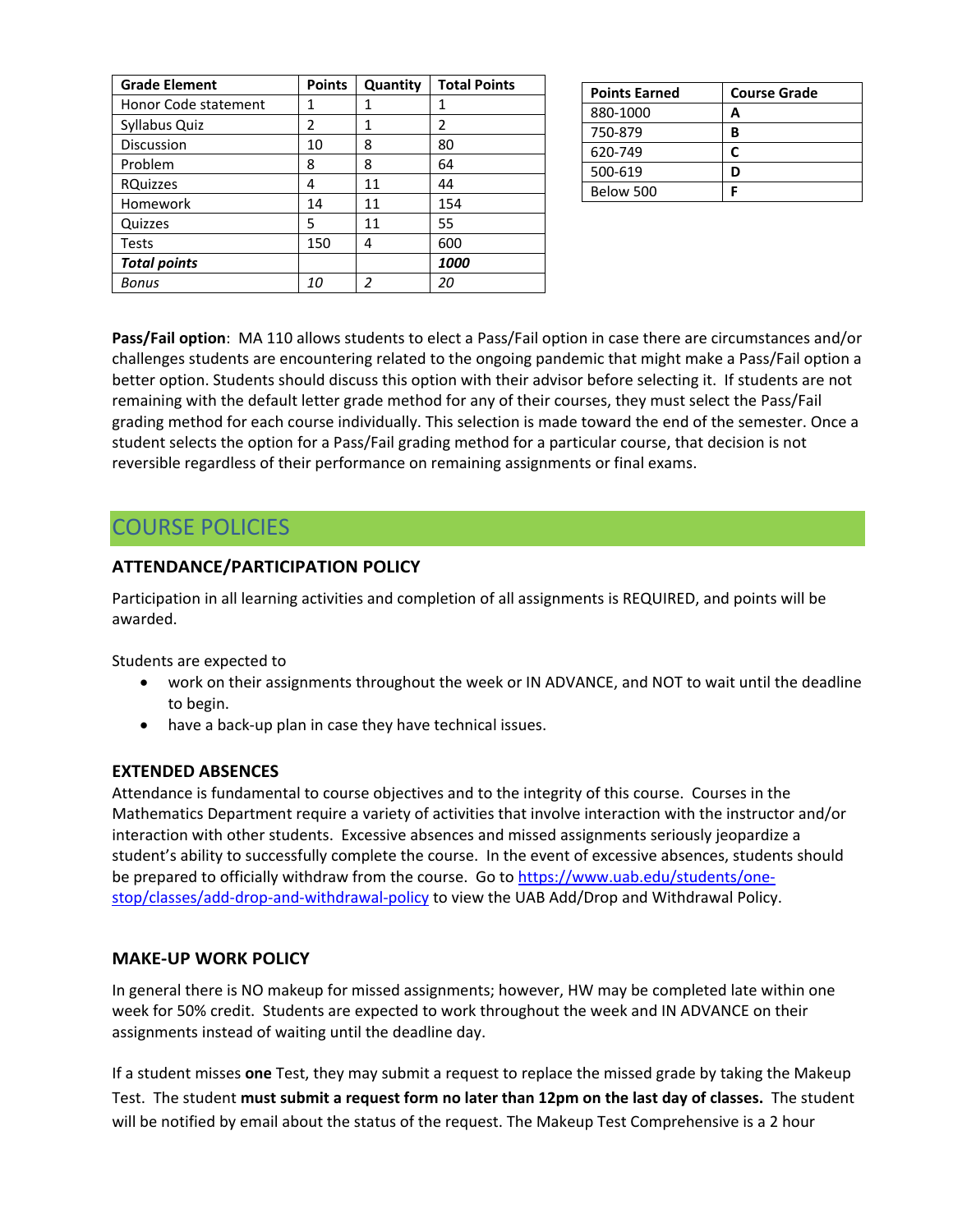cumulative test that covers all material in the course. A ProctorU appointment is required. *Only ONE missed test may be replaced.*

Students who must miss due to **official university competition or performance, jury duty, or required military orders** that are documented to interfere with working in the class must present *official documentation* IN ADVANCE, and MAKE ARRANGEMENTS to complete the missed work IN ADVANCE of the absence. **Before the end of the add/drop perio**d, students must provide their instructor a schedule of anticipated excused absences with a letter explaining the nature of the expected absences from the director of the unit or department sponsoring the activity. If a change in the schedule occurs, students are responsible for providing their instructors with advance written notification from the sponsoring unit or department.

Students should notify the instructor in writing or via email **before the end of the drop/add period** of their intention to be absent for religious observance. The instructor will work to provide reasonable opportunity to complete academic responsibilities as long as that does not interfere with the academic integrity of the course.

Two bonus assignments that are worth up to 10 points each are available to help students make up points for missed assignments.

# RESOURCES

### **MATH HELP**

**Your instructor** -- You should always **contact your instructor** if you are having difficulty with the material. They can offer suggestions and help.

#### **Canvas**

- **Powerpoints** for each HW are located in the Weekly Modules and in the Student Resources Module. They show the learning objectives and provide instruction, which prepares you for the Reading Quiz.
- **All Tests formula sheet** --- This formula sheet may be opened in another window and used during testing. You are encouraged to use and become familiar with the formula sheet while completing your assignments.
- **Media Gallery** --- Some good YouTube videos will be uploaded there.

**Knewton** (through assignment link in Canvas)

- Each HW has **More Instruction**, which includes text and videos.
- **Review Center** (available 14 days before each Test).

#### **Math Learning Lab (MLL)**

The **[Math Learning Lab](https://www.uab.edu/cas/mathematics/student-resources/math-learning-lab)** (**MLL**) in 202 Heritage Hall offers in person tutoring and virtual Zoom tutoring. Tutors will not help with graded assignments, solve all of your problems, or work with you for extended periods of time, but they will help guide you so that you can complete your work independently. No appointment is necessary. Tutoring is not available during holidays or breaks. The last available day for tutoring is the last day of classes.

#### **Vulcan Materials Academic Success Center (VMASC)**

The **Vulcan Materials [Academic Success Center \(VMASC\)](https://www.uab.edu/students/academics/student-success)** provides students with a host of free services and resources that include Tutoring and Supplemental Instruction.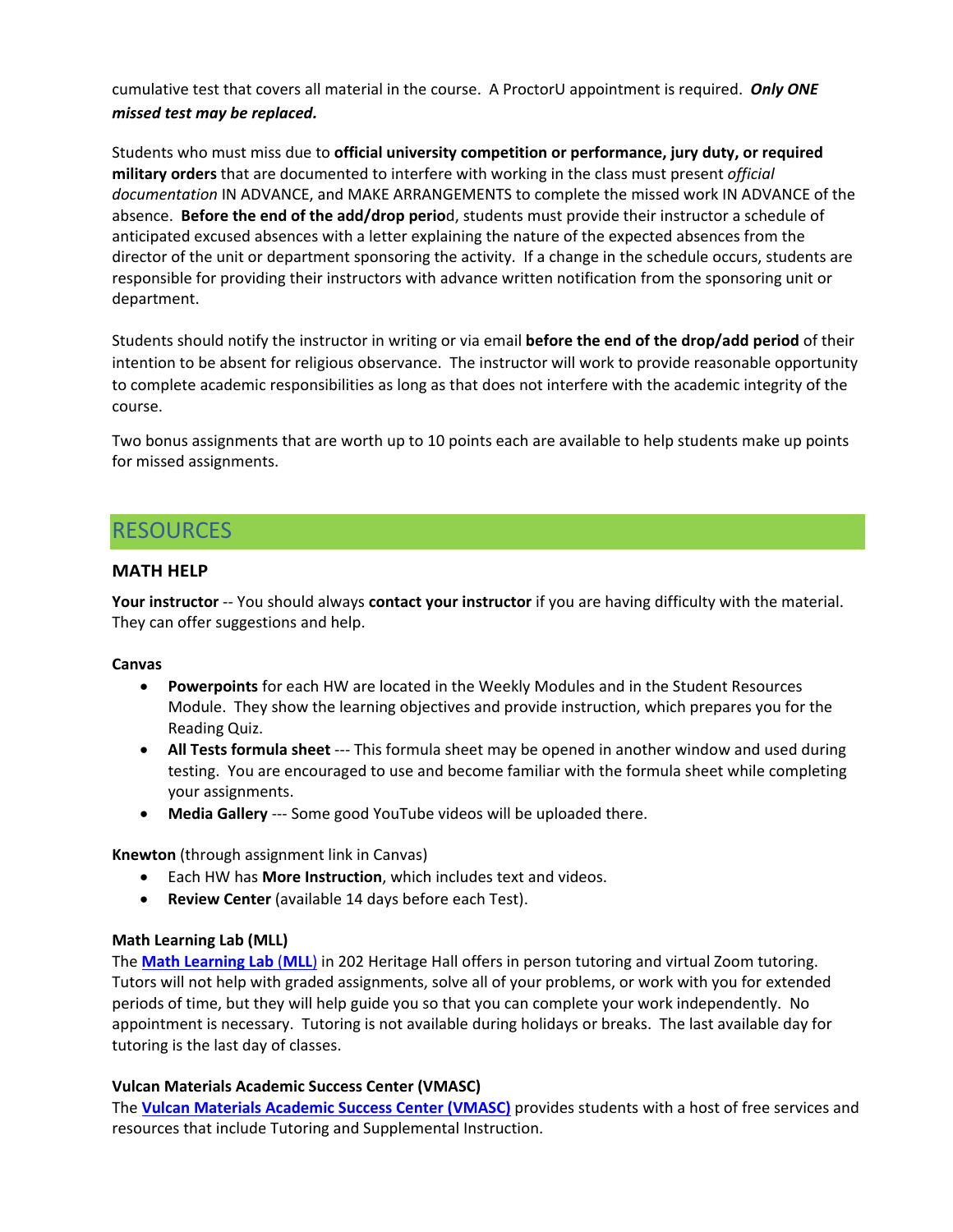# UAB Policies and Resources

### **Add/Drop and Course Withdrawal**

- **Drop/Add**: Deadlines for adding, dropping, or withdrawing from a course and for paying tuition are published in the **Academic Calendar** available online. Review the **Institutional Refund** [Policy](https://www.uab.edu/students/one-stop/policies/institutional-refund-policy) for information on refunds for dropped courses.
- **Withdrawal**: To avoid academic penalty, a student must withdraw from a course by the withdrawal deadline shown in the academic calendar and receive a grade of W (withdrawn). Failure to attend class does not constitute a formal drop or withdrawal.

### **UAB United: Safe Entry to Campus**

- Please go to the [UAB United website](https://www.uab.edu/uabunited/students) for guidance and resources related to our safe entry to campus in Fall 2020, including information on:
	- [Testing](https://www.uab.edu/uabunited/students/testing)
	- [Academic resources](https://www.uab.edu/uabunited/students/academics) and in-depth information
	- [Student Affairs resources](https://www.uab.edu/uabunited/students/student-affairs) to support all students (housing, dining, extracurricular activities, parking, etc.)
	- [Health and safety resources and recommendations](https://www.uab.edu/uabunited/students/health-safety) for on and off-campus
	- Information for [graduate students,](https://www.uab.edu/graduate/about/graduate-school-covid-19-updates) [School of Medicine students,](https://www.uab.edu/medicine/home/covid-19-updates) [Post-](https://www.uab.edu/postdocs/covid-19)[Docs](https://www.uab.edu/postdocs/covid-19) and [International Students](https://www.uab.edu/global/about/programs-services/isss/faqs-concerning-recent-sevp-guidance-and-covid-19-planning)

All students should use the [Student COVID-19 Entry Checklist](https://www.uab.edu/uabunited/entry-checklists#student-checklist) to see what they have to do in order to enter the campus safely. **Non-compliance with the required items will result in students not being able to remain on campus or participate in any in-person classes, meetings, jobs, extracurricular activities, and events.**

## **Misconduct**

The University of Alabama at Birmingham expects all members of its academic community to function according to the highest ethical and professional standards. Students, faculty, and the administration of the institution must be involved to ensure this quality of academic conduct. Review the Academic Honor Code and Non-Academic Student Code of Conduct linked below.

- [Academic Honor Code](http://www.uab.edu/students/one-stop/policies/academic-honor-code)
- [Non-Academic Student Code of Conduct](http://www.uab.edu/studentconduct)

## **DSS Accessibility Statement**

**Accessible Learning:** UAB is committed to providing an accessible learning experience for all students. If you are a student with a disability that qualifies under Americans with Disabilities Act (ADA) and Section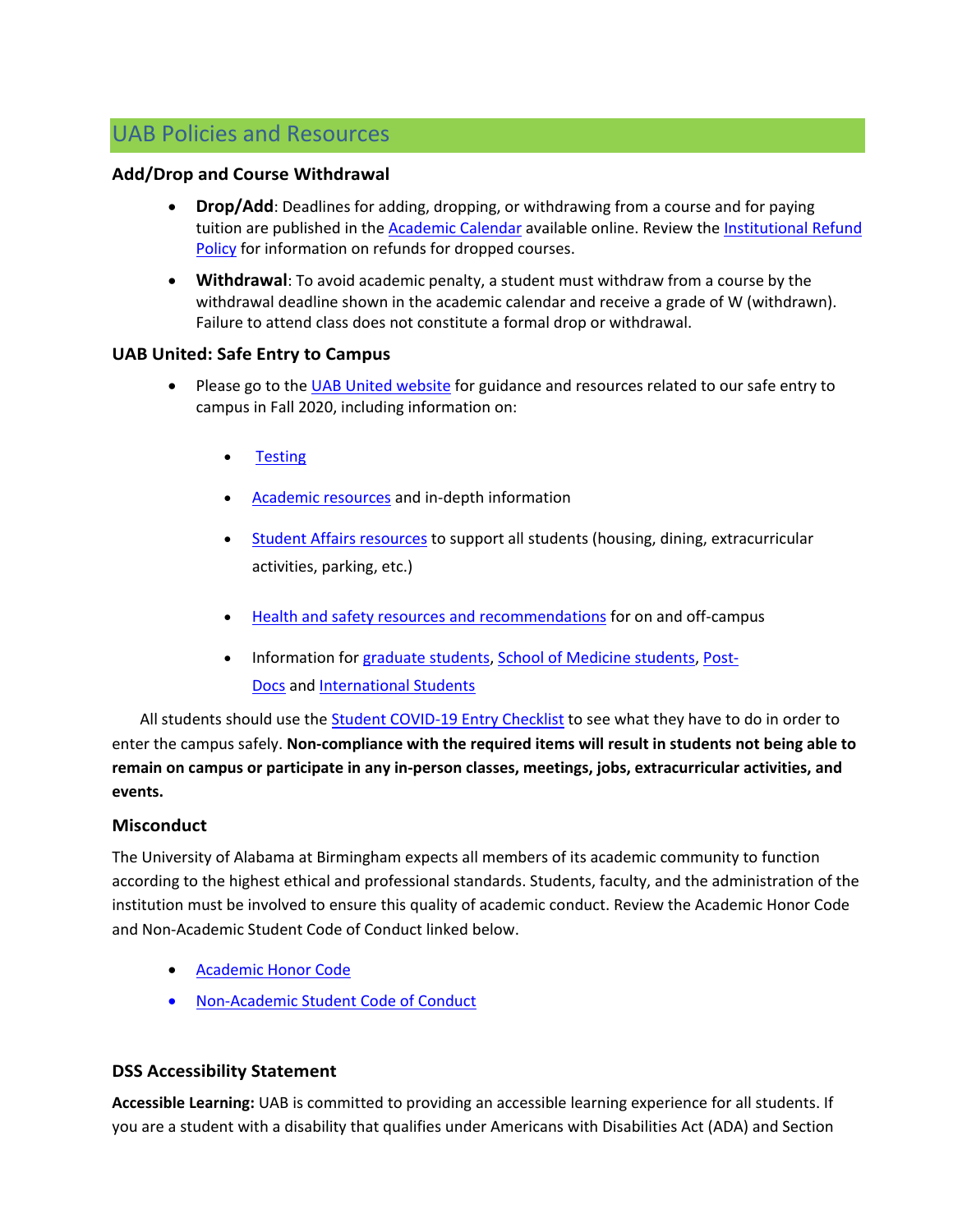504 of the Rehabilitation Act, and you require accommodations, please contact Disability Support Services for information on accommodations, registration and procedures. Requests for reasonable accommodations involve an interactive process and consist of a collaborative effort among the student, DSS, faculty and staff. If you are registered with Disability Support Services, please contact DSS to discuss accommodations that may be necessary in this course. If you have a disability but have not contacted Disability Support Services, please call (205) **934-4205**, visit [their website,](http://www.uab.edu/dss) or their office located in Hill Student Center Suite 409.

**COVID-19 Adjustments for Students**: Attendance will not be a part of your grade in MA 110. Students concerned about their attendance as a result of COVID-19 should register with Disability Support Services.

UAB Disability Support Services (DSS) has established a process for UAB students to request temporary adjustments based on the impact of COVID-19. The process is similar to the traditional DSS registration procedures for accommodations based on disability. However, these requests will be referred to as "COVID-19 Related Temporary Adjustments". On the DSS website, there is a section (next to the traditional DSS application process) titled "Request COVID-19 Temporary Adjustments" where students can read the process and click to complete an application.

On the application, the student must complete an attestation and identify which of the following category(s) applies to their situation. Students will be allowed to submit documentation to support their requests.

- I am 65 or older
- My medical provider has determined that I am an individual who is considered high risk according to Centers for Disease Control and Prevention
- I care for or reside with an individual who has been determined to be high risk according to Centers for Disease Control and Prevention
- I have tested positive for COVID-19
- I am requesting adjustments for another reason

Any questions regarding this process should be referred directly to dss@uab.edu. For qualifying students, DSS staff will create a Notification of Temporary Adjustment Letter (PDF format) which will be provided to students. Students will share this letter, as needed, with instructors to request adjustments.

# **Title IX Statement:**

The University of Alabama at Birmingham is committed to providing an environment that is free from sexual misconduct, which includes gender-based assault, harassment, exploitation, dating and domestic violence, stalking, as well as discrimination based on sex, sexual orientation, gender identity, and gender expression. If you have experienced any of the aforementioned conduct we encourage you to report the incident. UAB provides several avenues for reporting. For more information about Title IX, policy, reporting, protections, resources and supports, please visit [UAB Title IX webpage](http://www.uab.edu/titleix) for UAB's Title IX, UAB's Equal Opportunity, Anti-Harassment, Duty to Report, and Non-Retaliation policies.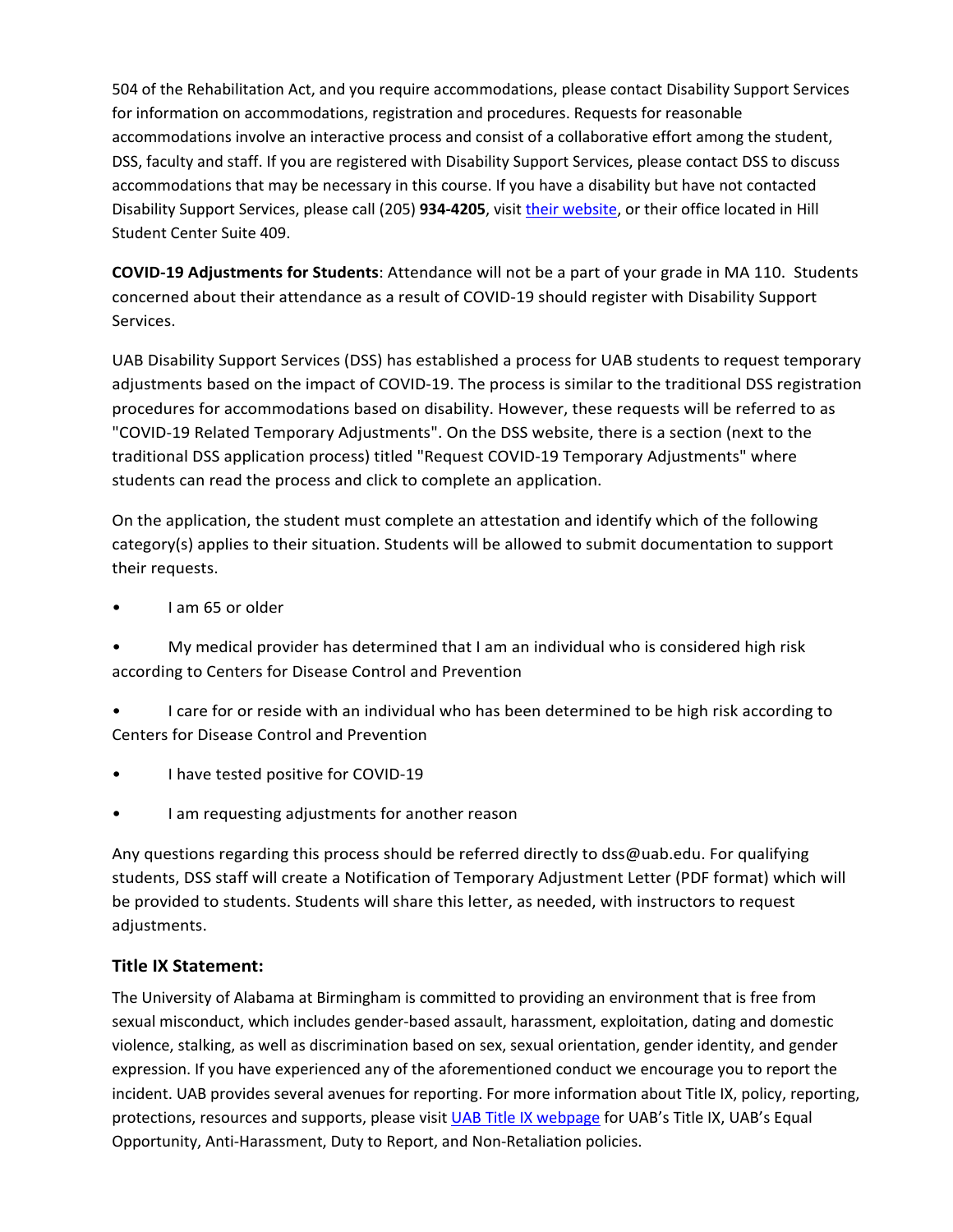# **Mandatory Masks and Social Distancing Requirements:**

In accordance with CDC guidelines and for the health and wellbeing of all faculty, staff and students. Students, faculty and staff are required to wear cloth face coverings or face masks at all times and maintain social distancing (6 feet between individuals in traditional classrooms, or, in instructional laboratories and similar settings) while on the UAB campus. Instructors have the right to ask those who are not complying with these requirements to leave class in the interest of everyone's health and safety. In the event that a student refuses to comply with these requirements, the instructor has the right to cancel class.

Additionally, following other simple practices will promote good health in and out of the classroom, such as frequent and thorough hand washing, wiping down desks and seats with disinfectant wipes whenever possible, not sharing personal items such as pens and cell phones, and avoiding crowded areas and other enclosed spaces.

The UAB Blazer community views the adoption of these mandatory guidelines as a mark of good citizenship and respectful care of fellow classmates, faculty, and staff. Please visit the [UAB United website](https://www.uab.edu/uabunited/students) for further information.

Food may not be consumed during class times in classrooms, but bottled water is permissible.

## **GuideSafe Event Passport Class Requirement:**

Faculty are required to verify all students who are present for in-person instruction have a current Event Passport.

The COVID-19 pandemic is an extraordinary situation requiring significant measures to create a safe educational community. UAB is using GuideSafe™ Event Passport to facilitate access to classrooms, meetings, events, or facilities having ten or more people. Attendees, including faculty, staff, and students, will complete **[UAB Healthcheck](https://www.uab.edu/uabunited/uab-healthcheck)**, a COVID-19 assessment tool, prior to entering their event. An Event Passport is issued based factors from your daily risk level as assigned by the UAB Healthcheck. After you have completed Healthcheck, press the "Passport" button to get your passport. This passport is good for 24 hours. Remember your passport number to access your passport later in the day. Each user is assigned a unique passport number indicating their status for the upcoming event that will show a "Clear" (Green) screen or "Not Clear" (Red) screen. After the 24-hour passport has expired, you will need to complete Healthcheck again. Each passport will have a time and date to ensure validity. Learn more at [UAB GuideSafe](https://www.uab.edu/uabunited/guidesafe-event-passport)  [Event Passport.](https://www.uab.edu/uabunited/guidesafe-event-passport)

# Additional Information

## **PREREQUISITES**

UAB MA 094 Minimum Grade of C, or UAB MA 098 Minimum Grade of C, or UAB MA 102 Minimum Grade of C, or ALEKS Math Placement Assessment score 30-45.

# **FACULTY EVALUATION**

At the end of each term, students will be notified of the requirement to fill out a Course Evaluation Form (IDEA Survey). These evaluations are completely anonymous and are online for all students.